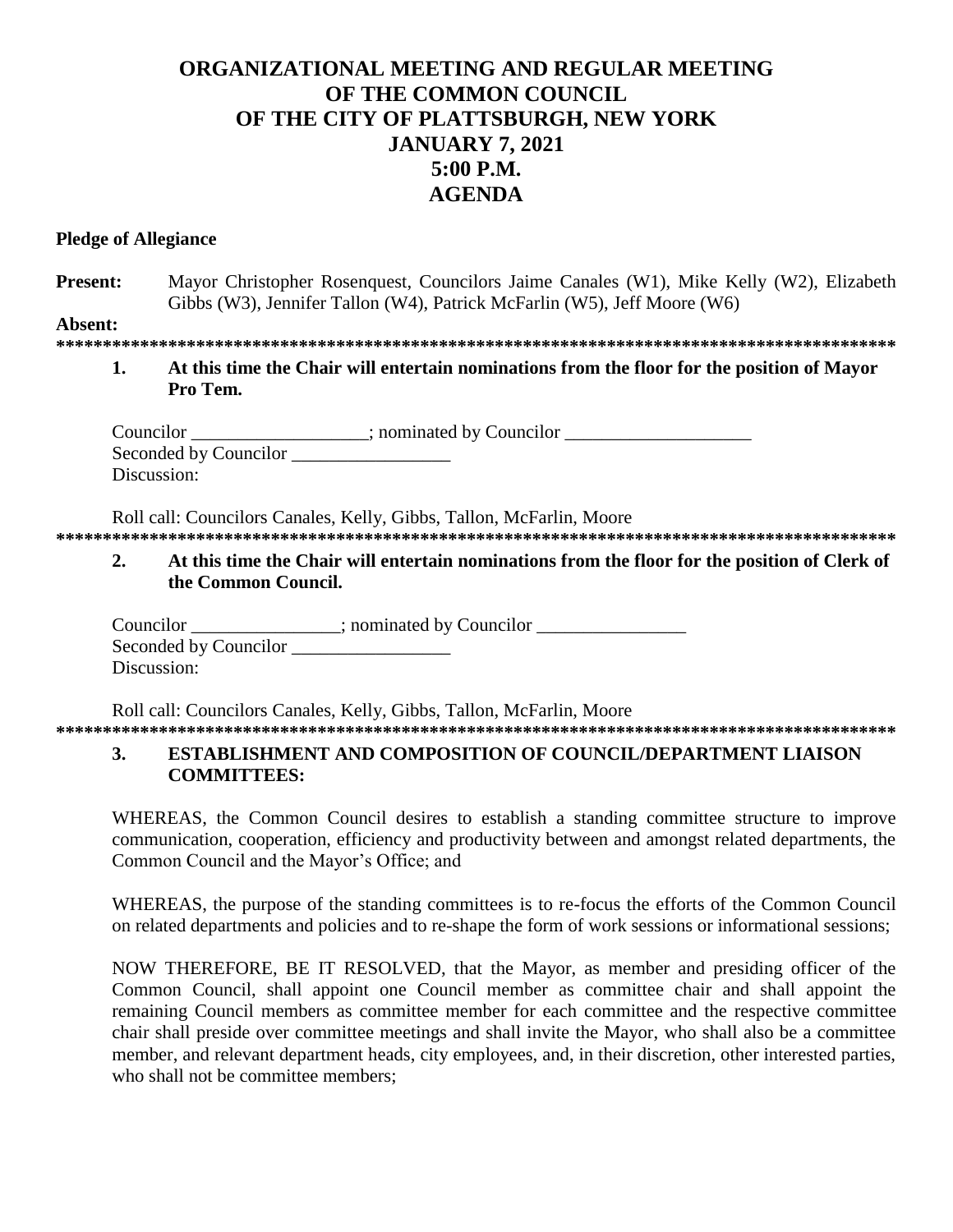AND BE IT FURTHER RESOLVED that the Common Council hereby establishes the following standing committees for the 2021 calendar year, with the following council members as appointed by the Mayor, and per the following schedule:

**City Infrastructure -** Chair: Moore; Members: Canales, Kelly, Rosenquest -Discusses, Department of Public Works, Planning, Environmental Services, Water and Sewer -Meets **first Monday** of every month at 5:00 P.M. in Common Council Chambers, works with relevant Department Heads, and Legal Counsel.

**City Operations** - Chair: McFarlin; Members: Canales, Gibbs, Rosenquest -Discusses, City Clerk, Information Technology, Media/Communications, and Community Events -Meets **second Monday** of every month at 5:00 P.M. in Common Council Chambers, works with relevant Department Heads, and Legal Counsel.

**Public Safety -** Chair: Gibbs; Members: Tallon, Moore, Rosenquest -Discusses Police, Fire Department, Code Enforcement -Meets **third Monday** of every month at 5:00 P.M. in Common Council Chambers, works with relevant Department Heads, and Legal Counsel.

Finance and Community Development - Chair: Rosenquest; Members: Kelly, Gibbs, Moore, McFarlin, Canales, Tallon

-Discusses Finance Department, Assessments, Budget, Payroll, Procurement, Collective Bargaining Agreement Negotiations, New Positions, Revenue Sources, Community Development

-Meets **second Thursday** of every month at 5:00 P.M. in Common Council Chambers, works with relevant Department Heads, and Legal Counsel.

## **Plattsburgh Public Library** – Liaison: McFarlin

-Discusses Library -Meets at time and place in discretion of the Library Board of Trustees, works with Library Director

# **MLD** - MLD Board President Kelly

-Discusses Municipal Lighting Department.

-Meets on the **fifth Thursday** at 5:00 P.M. of any month with five Thursdays in Common Council Chambers, works with Municipal Lighting Department Manager.

AND BE IT FURTHER RESOLVED that each committee shall be presided over by a chair, as identified above, who shall hold committee meetings per the above schedule to discuss and review, amongst other items, respective initiatives in their departments, future direction, travel requests, goals, strategies, budgeting concerns, and proposed resolutions and local laws;

AND BE IT FURTHER RESOLVED, that all petitions, communications, budget adjustments, reports, resolutions, motions, etc., requiring action of a committee, shall be referred by the Mayor, in the form of an agenda, without motion, to the appropriate committee, unless otherwise ordered by the Common Council;

AND BE IT FURTHER RESOLVED, that in order to conduct official business, a quorum, consisting of the majority of the members of the committee, shall be required and the Mayor shall fill vacancies in the memberships and chairpersonships of standing committees as they occur;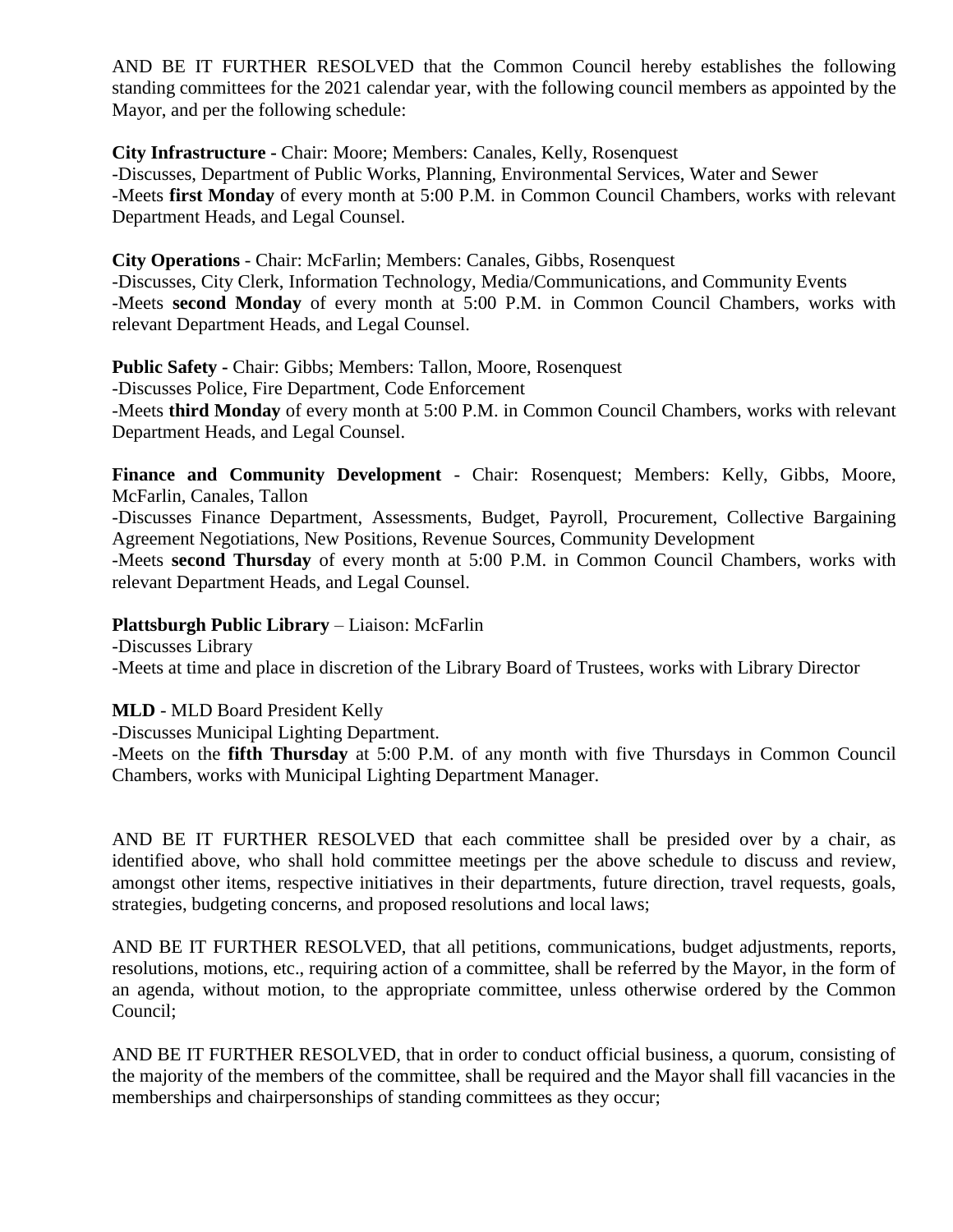AND BE IT FURTHER RESOLVED that each standing committee shall refer specific resolutions to the main body of the Common Council for action at their next meeting and shall not have the power or authority to approve any specific resolution, ordinance, local law, or other Council action;

AND BE IT FURTHER RESOLVED, that in the event a specific resolution or action is not referred by a standing committee to the Common Council for action, the Common Council retains the authority, pursuant to Rule 4 of the Common Council Rules, to take action on the specific resolution or action:

AND BE IT FURTHER RESOLVED, that all standing committees shall be appointed for the current year, but shall hold over from the previous year until new committees have been appointed by the Mayor and affirmed by the Common Council, but no council member shall continue to serve after he/she has ceased to be a member of the Common Council:

AND BE IT FURTHER RESOLVED, that each standing committee shall be open to the public and conform to the requirements of the open meetings law.

By Councilor \_\_\_\_\_\_\_\_\_\_\_\_\_; Seconded by Councilor \_\_\_\_\_\_\_\_\_\_\_\_\_\_\_\_\_\_\_\_\_\_\_\_\_\_\_\_\_\_

Discussion:

Roll call: Councilors Canales, Kelly, Gibbs, Tallon, McFarlin, Moore 

At this time the Chair appoints Dean Schneller as Corporation Counsel for the period of  $\overline{4}$ . February 1, 2021 through January 31, 2025, and authorizes the Mayor to enter into an agreement to establish the terms of appointment.

Roll call: Councilors Canales, Kelly, Gibbs, Tallon, McFarlin, Moore 

#### $5.$ APPOINTMENT OF A FAIR HOUSING OFFICER

**WHEREAS**, The Office of Fair Housing and Equal Opportunity administers federal laws and establishes national policies to assure that all Americans have equal access to the housing of their choice; and

**WHEREAS**, the City of Plattsburgh wishes to have an officer who will implement and enforce the Fair Housing Act; and

**WHEREAS,** The Mayor, on behalf of the City Council, recommends the appointment of Mark Hamilton as the Fair Housing Officer for the City of Plattsburgh; therefore be it

**RESOLVED**, that Mark Hamilton be assigned to oversee that fair housing regulations are followed and act as the primary point of contact for all fair housing related issues; and be it further

**RESOLVED**, that said officer shall serve so long as it is mutually agreeable to the parties; and be it further

**RESOLVED**, that Mark Hamilton take an oath of office within thirty days of his appointment and a copy of this Resolution be given to the Code Inspector's Officer, the City Clerk's Office and the New York State Office for Community Renewal.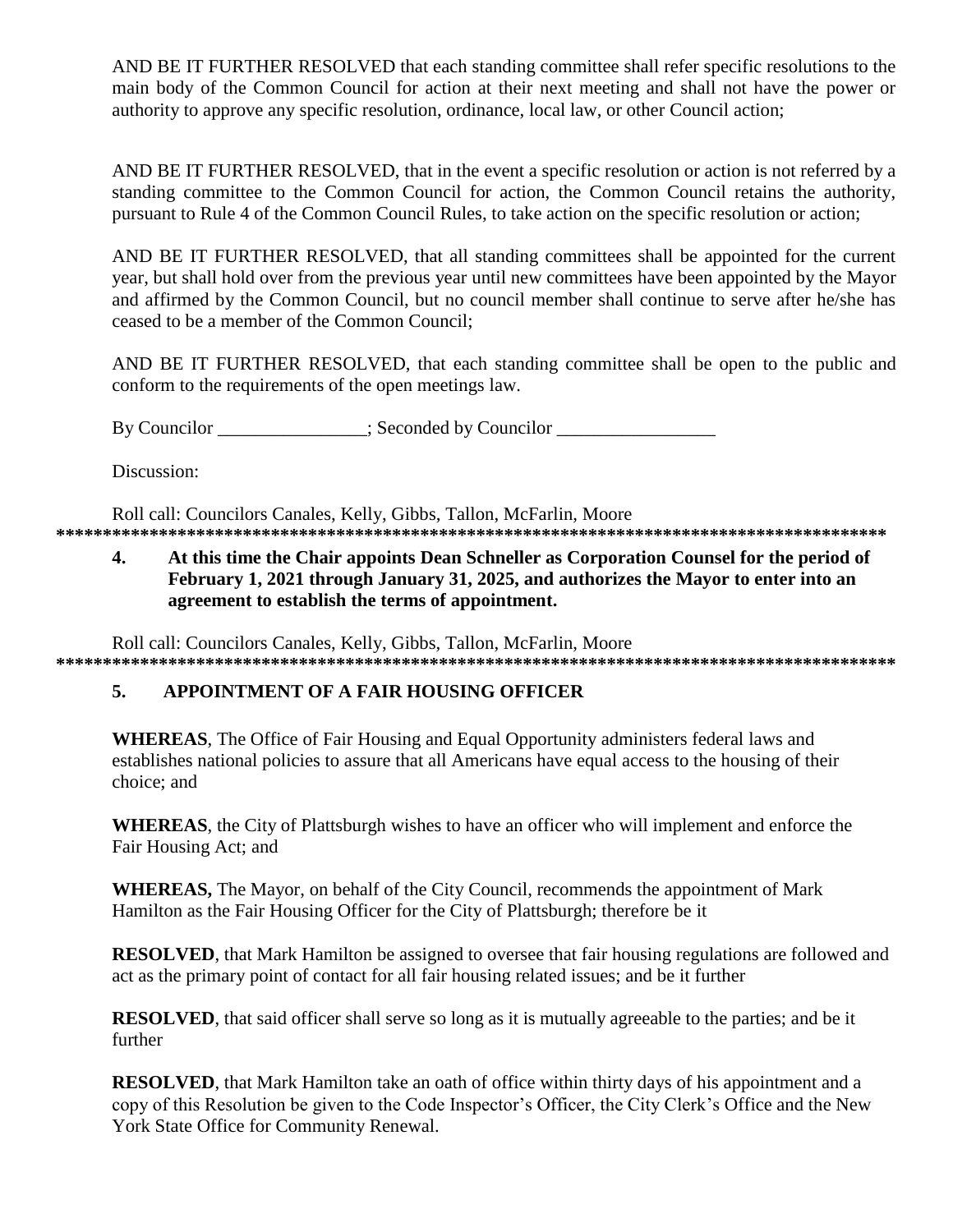| By Councilor | : Seconded by Councilor |  |
|--------------|-------------------------|--|
|              |                         |  |

Roll call: Councilors Canales, Kelly, Gibbs, Tallon, McFarlin, Moore **\*\*\*\*\*\*\*\*\*\*\*\*\*\*\*\*\*\*\*\*\*\*\*\*\*\*\*\*\*\*\*\*\*\*\*\*\*\*\*\*\*\*\*\*\*\*\*\*\*\*\*\*\*\*\*\*\*\*\*\*\*\*\*\*\*\*\*\*\*\*\*\*\*\*\*\*\*\*\*\*\*\*\*\*\*\*\*\*\*\***

### **PROPOSED RESOLUTIONS:**

**1. Fixing the dates for all Regular Meetings of the Common Council to be held the first and third Thursday of every month at 5:00 PM in the Common Council Chambers for the period January 1, 2021 and terminating December 31, 2021, except when deemed necessary. Executive Sessions will be held in the Mayor's Office. The 2021 schedule is attached and made part of the minutes of this meeting.**

**RESOLVED:** That the Regular Meetings of the Common Council to be held during the period of January 1, 2021 through December 31, 2021 be and the same are hereby fixed to be held the first and third Thursday of every month at 5:00 PM; but in the case of an exception, the Regular Meeting of that week, if applicable, shall be held on the Tuesday evening preceding, unless such meeting is otherwise fixed by resolution of the Common Council adopted at a prior meeting to be held on other than the evening herein before designated.

**RESOLVED**: That in the event it may become necessary to call Special Meetings of the Common Council from time to time, the procedure as set forth in Article III, Section 3-6, Charter Section of the Code of the City of Plattsburgh, New York shall be followed.

| By Councilor                                                         | : Seconded by Councilor. |               |           |
|----------------------------------------------------------------------|--------------------------|---------------|-----------|
| Discussion:                                                          |                          |               |           |
| Roll call: Councilors Canales, Kelly, Gibbs, Tallon, McFarlin, Moore |                          |               |           |
|                                                                      |                          |               |           |
| <b>ACTION TAKEN: Adopted</b>                                         | Defeated                 | <b>Tabled</b> | Withdrawn |
| Follow up Action:                                                    |                          |               |           |

## **2. Proposed resolution designating the** *Press Republican* **as the official newspaper of the City of Plattsburgh.**

**RESOLVED**: That the *Press Republican* is hereby designated as the official newspaper of the City of Plattsburgh, New York for the purpose of publication of all legal and help wanted notices, ordinances, local laws, proposals, tax notices, etc., authorized by resolution of the Common Council from time to time throughout the period of one year, commencing January 1, 2021 and terminating December 31, 2021, at a fee which is to be determined;

| <b>Press Republican</b><br>First publication legal<br>Second publication legal | \$.415/line<br>\$.325/line |                                    |           |  |
|--------------------------------------------------------------------------------|----------------------------|------------------------------------|-----------|--|
| By Councilor<br>Discussion:                                                    |                            | $\therefore$ Seconded by Councilor |           |  |
| Roll call: Councilors Canales, Kelly, Gibbs, Tallon, McFarlin, Moore           |                            |                                    |           |  |
| <b>ACTION TAKEN: Adopted</b>                                                   | Defeated                   | Tabled                             | Withdrawn |  |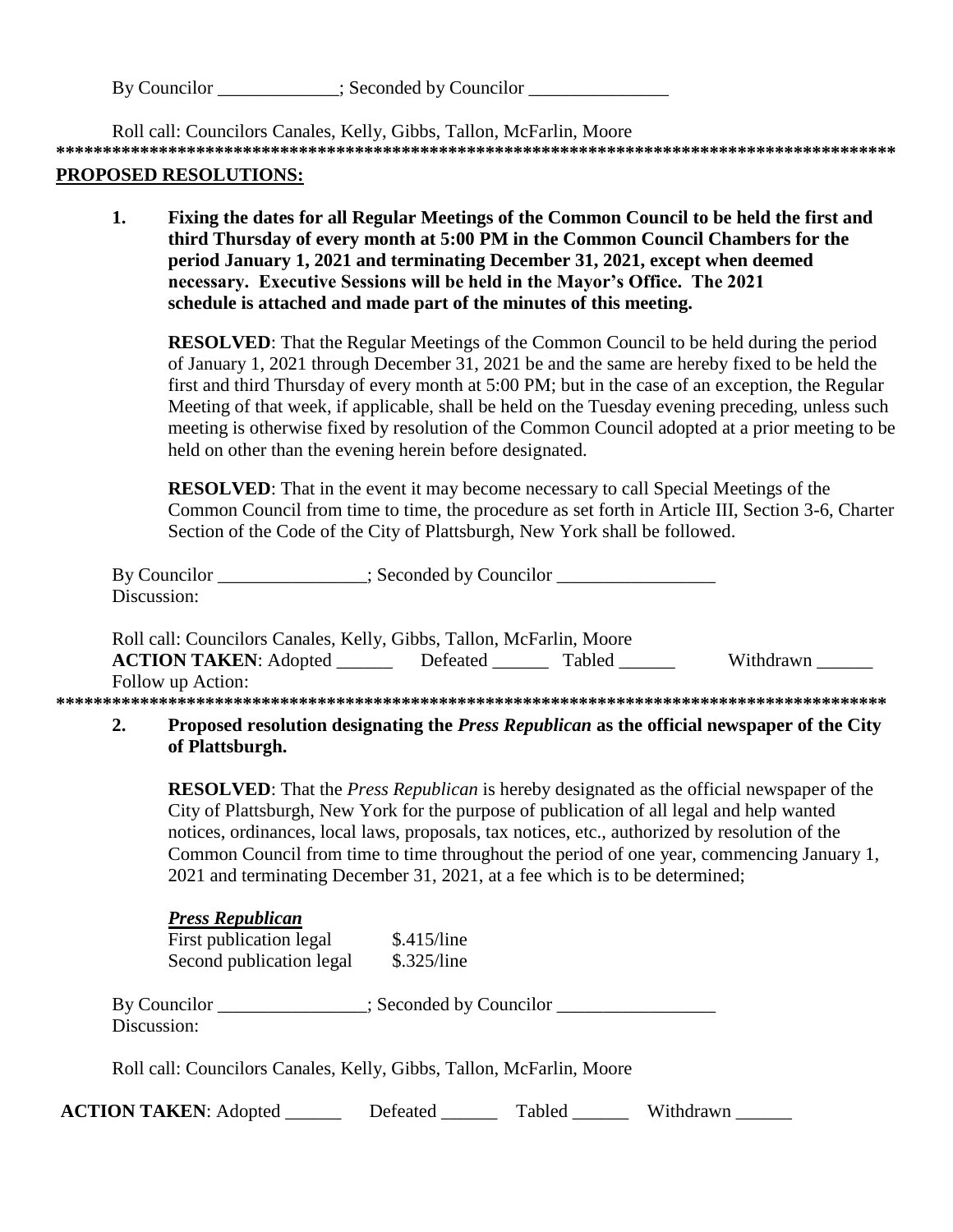#### $3.$ Proposed resolution designating the *Glens Falls National Bank*, Durkee Street Branch, as the official depository for all City of Plattsburgh funds.

**RESOLVED:** That the *Glens Falls National Bank*, Durkee Street Branch, be and are hereby designated as the official depository for all funds of the City of Plattsburgh for calendar year 2021, the current year portion of their contract through December  $31<sup>st</sup>$ , 2024.

|                                                                                                                                                                                                                                                                                                                                                                                    | Discussion: | By Councilor _______________; Seconded by Councilor ____________________________         |  |  |                                                                                           |
|------------------------------------------------------------------------------------------------------------------------------------------------------------------------------------------------------------------------------------------------------------------------------------------------------------------------------------------------------------------------------------|-------------|------------------------------------------------------------------------------------------|--|--|-------------------------------------------------------------------------------------------|
|                                                                                                                                                                                                                                                                                                                                                                                    |             | Roll call: Councilors Canales, Kelly, Gibbs, Tallon, McFarlin, Moore                     |  |  |                                                                                           |
| Follow up Action:                                                                                                                                                                                                                                                                                                                                                                  |             | <b>ACTION TAKEN:</b> Adopted _________ Defeated ________ Tabled _______ Withdrawn ______ |  |  |                                                                                           |
|                                                                                                                                                                                                                                                                                                                                                                                    | 4.          | ending December 31, 2021, unless otherwise amended.                                      |  |  | Proposed resolution adopting the present Investment Policy for the period January 1, 2021 |
| <b>RESOLVED:</b> That the investment policy as recommended by the Office of the State<br>Comptroller establishing guidelines, which comply with applicable State statutes and as adopted<br>at a Regular Meeting of the Common Council held December 10, 1987, be and the same is to<br>continue in effect for the period of January 1, 2021 through December 31, 2021 as amended. |             |                                                                                          |  |  |                                                                                           |
|                                                                                                                                                                                                                                                                                                                                                                                    | Discussion: | By Councilor ______________; Seconded by Councilor _____________________________         |  |  |                                                                                           |
|                                                                                                                                                                                                                                                                                                                                                                                    |             | Roll call: Councilors Canales, Kelly, Gibbs, Tallon, McFarlin, Moore                     |  |  |                                                                                           |
| Follow up Action:                                                                                                                                                                                                                                                                                                                                                                  |             | <b>ACTION TAKEN:</b> Adopted _________ Defeated _______ Tabled _______                   |  |  | Withdrawn                                                                                 |

#### 5. **RESOLVED:** That the Rules for 2021 be, and are, hereby accepted and adopted by the Common Council as follows:

- 1. The Council shall assemble promptly at 5:00 PM in regular session on the first and third Thursdays of each month and at such other times as may be determined at a previous session.
- $2.$ All petitions and communications that out of their inherent necessity requires their being acted upon at the next regular meeting, and all other agenda items to be introduced at the next regular meeting (for action at a succeeding regular meeting) shall be presented to the Office of the Mayor not later than **NOON** on the Tuesday preceding the meeting. This rule is subject to exception in Rule 4 below.
- 3. The Office of the Mayor shall have available to each Councilor, the agenda to be acted upon on Wednesday afternoon preceding the regular Thursday meeting.
- $\overline{4}$ . Rule 2 shall not prevent the Mayor and/or Councilors from submitting any matter or offering any motion which was not on the agenda, if in his/her opinion, the issue should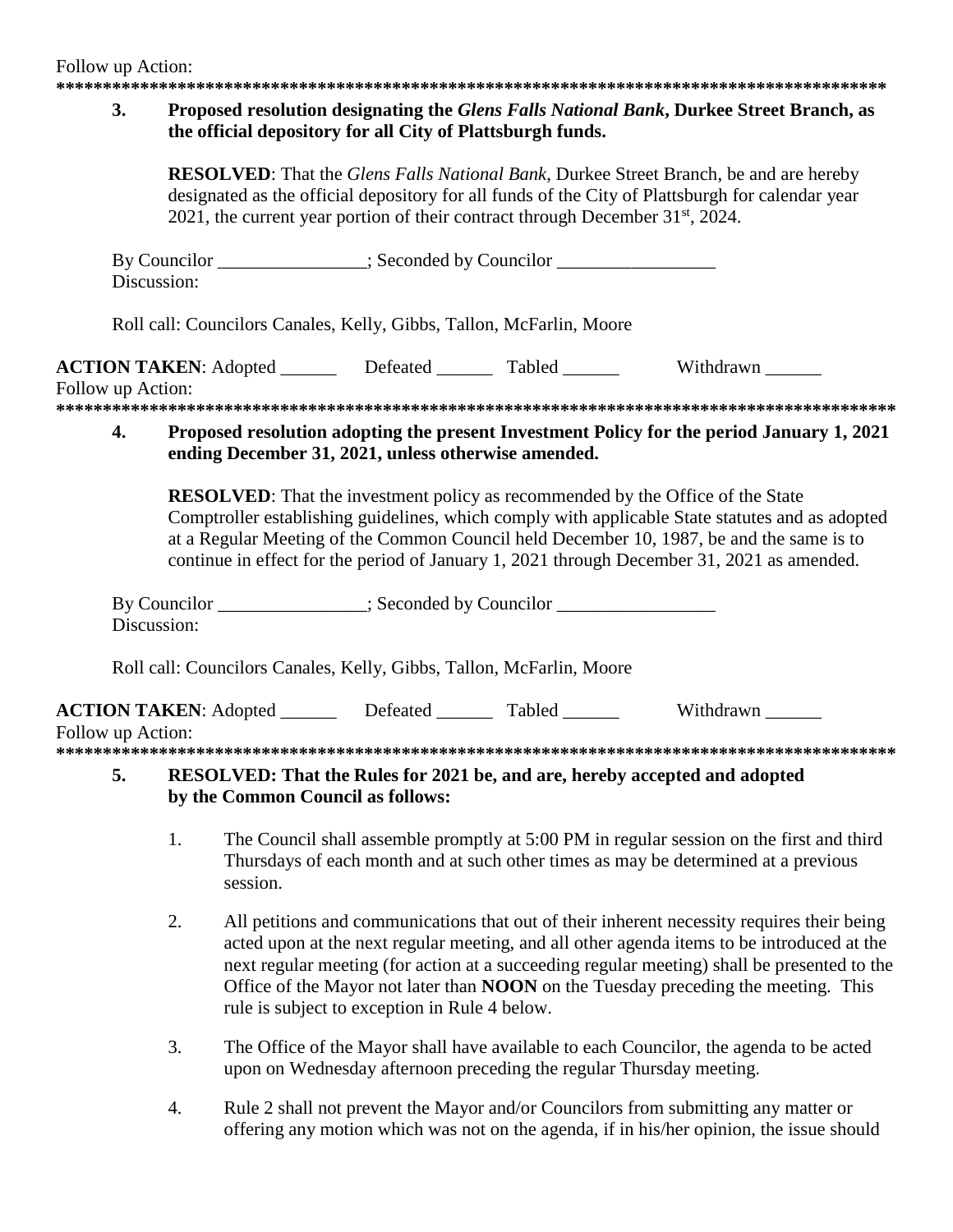be raised. However, if necessity does not require immediate action, the motion is introduced for action at the next regular meeting. A resolution must be adopted for specific resolutions to be brought forward under rule 4. Any resolution invoking Rule 4 shall include an explanation for its urgency and a statement on the financial repercussions of the subsequent resolution, if any, to taxpayers.

- 5. Any member unable to attend a meeting must notify the Clerk prior to the meeting, giving the legitimate reason for non-attendance.
- 6. The Chair shall preserve order at the sessions and shall appoint all committees. Through a point of order, any procedural ruling by the Chair is subject to reversal by a majority vote of the Council.
- 7. All City Departments will be represented by the Department Head or his/her delegate, as long as they are management personnel, at the Committee Meeting or Regular Council meeting if requested by Mayor and Council. All City Departments having items for action on the Agenda shall be represented at the Committee Meeting and Council Meeting.
- 8. A member desiring to speak or present any subject matter to the Council shall address the Chair and shall not further proceed until recognized by the Chair and awarded the floor for such purpose. Through a point of order, time limits can be placed and extended by a majority vote of the Council.
- 9. Absent a motion to read the entire text of the agenda item, which text shall be provided to Councilors in their meeting packet, reading only the title of agenda items is adequate. A roll call vote shall be taken on any question, with the exception of procedural motions and the receipt of reports and correspondence, and through points of order, which shall require only a hand vote, unless a roll call vote is requested by any member of the Council. A Councilor shall be allowed to explain his/her vote at the time of casting said vote.
- 10. At each session, the business shall be:
	- a. Roll Call
	- b. Approval of the Minutes of the Previous Meeting
	- c. Public Comment on any topic
	- d. Reports of City Offices, Liaison and Committees
	- e. Correspondence & Recommendations from Boards
	- f. Approval of Payrolls Various Departments
	- g. Audit of Claims Regular and Municipal Lighting
	- g. Weekly Agenda Items
	- h. Initial Consideration
	- i. New Business
	- j. Executive Session (if applicable, on motion)
	- k. Adjournment
- 11. When a question shall be under consideration, no motion shall be received except as herein specified, which shall have precedence in the following order: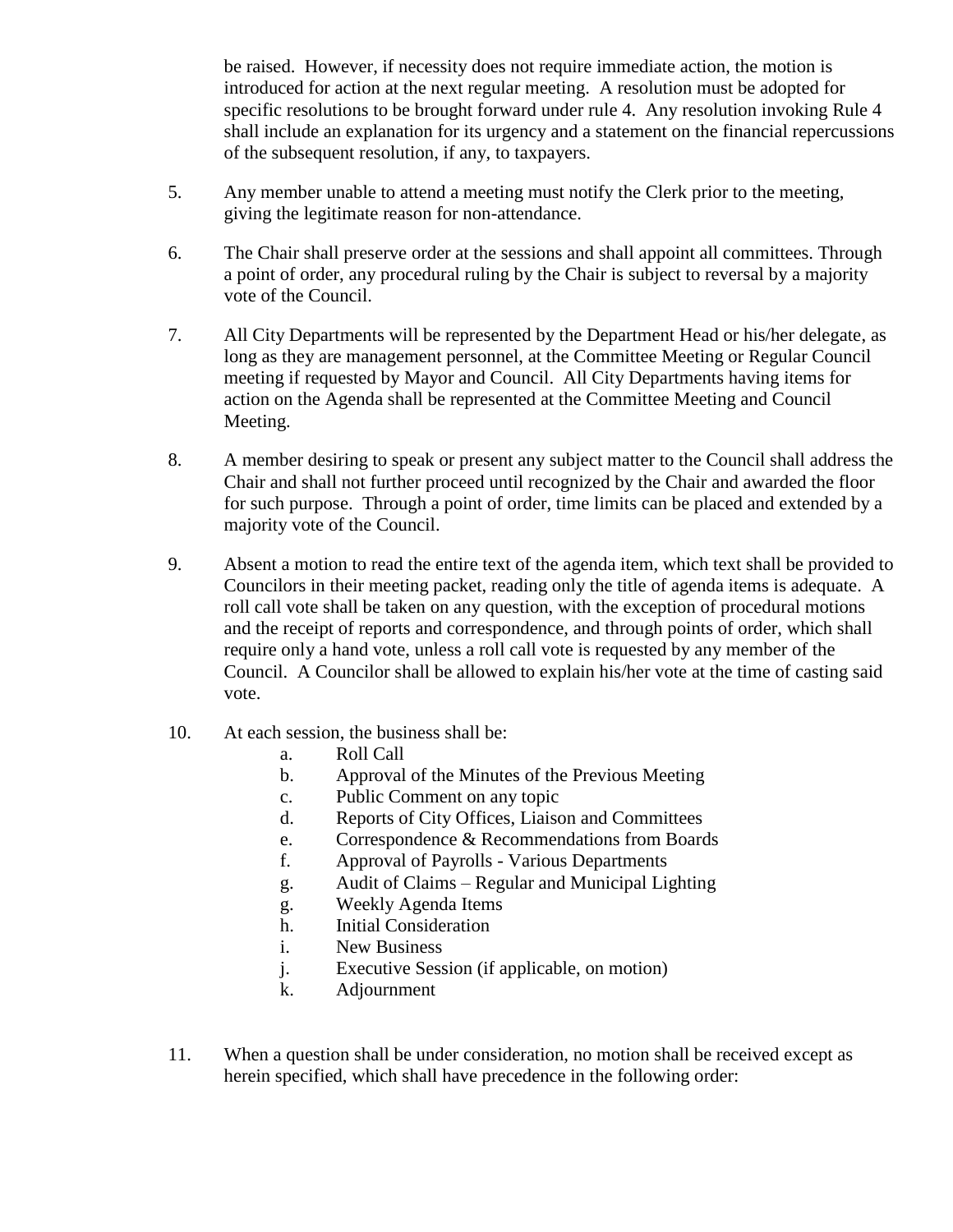- a. Point of Order for clarification, or to request reversal of ruling of the Chair, or limiting or extending discussion (by majority vote)
- b. Recess such session
- c. Amend
- d. Refer to standing committee
- e. Call the previous question
- f. Table or postpone
- g. Adjourn such session
- 12. All matters to be acted upon shall be entered at length upon the agenda.
- 13. In the event any question of procedure shall arise which is not provided for by these rules, then, in that event, Robert's Rules of Order shall be followed.
- 14. When the Councilors are notified of a Special Meeting of the Common Council, the news media shall also be notified. In addition, notice shall be provided via social media.
- 15. At the Public Discussion portion of the regular meeting, the public will have the right to address the Common Council, subject to the Chair's discretion to rule discussants out of order. The rules for public comment are listed below (adapted from NYCOM – Handbook for city officials):
	- 1. The Public shall be allowed to speak only during the public comment period of the meeting. The public will have the right to comment in the discussion with the Council, subject to the Presiding Officer's or designee's discretion to rule discussants out of order.
	- 2. Speakers shall sign-in and are requested to provide their address and organization, if any.
	- 3. Speakers must be recognized by the presiding officer or designee.
	- 4. Speakers must limit their remarks to five minutes.
	- 5. Speakers may not yield any remaining time they may have to another speaker.
	- 6. Council members, with the permission of the presiding officer, may ask questions of a speaker during or after his remarks.
	- 7. When a meeting is attended by a group of people who share the same or opposing views on a public comment topic, the presiding officer or designee may require that the group(s) designate not more than two spokespersons and limit the total time for public comment to 10 minutes for each point of view or side on an issue.
	- 8. All remarks shall be addressed to the council as a body and not to any member thereof.
	- 9. Speakers shall observe the commonly accepted rules of courtesy, decorum, dignity and good taste.
	- 10. Interested parties or their representatives may address the council at any time by written or electronic communications.
	- 11. The Common Council may by majority voice vote grant more time to a speaker or a topic.
	- 12. If a Common Council member objects to a ruling by the presiding officer, he shall raise his objection by a motion "appealing the ruling of the chair." If the motion passes, the ruling is overruled.
	- 13. At the Public Comment portion of a Public Hearing: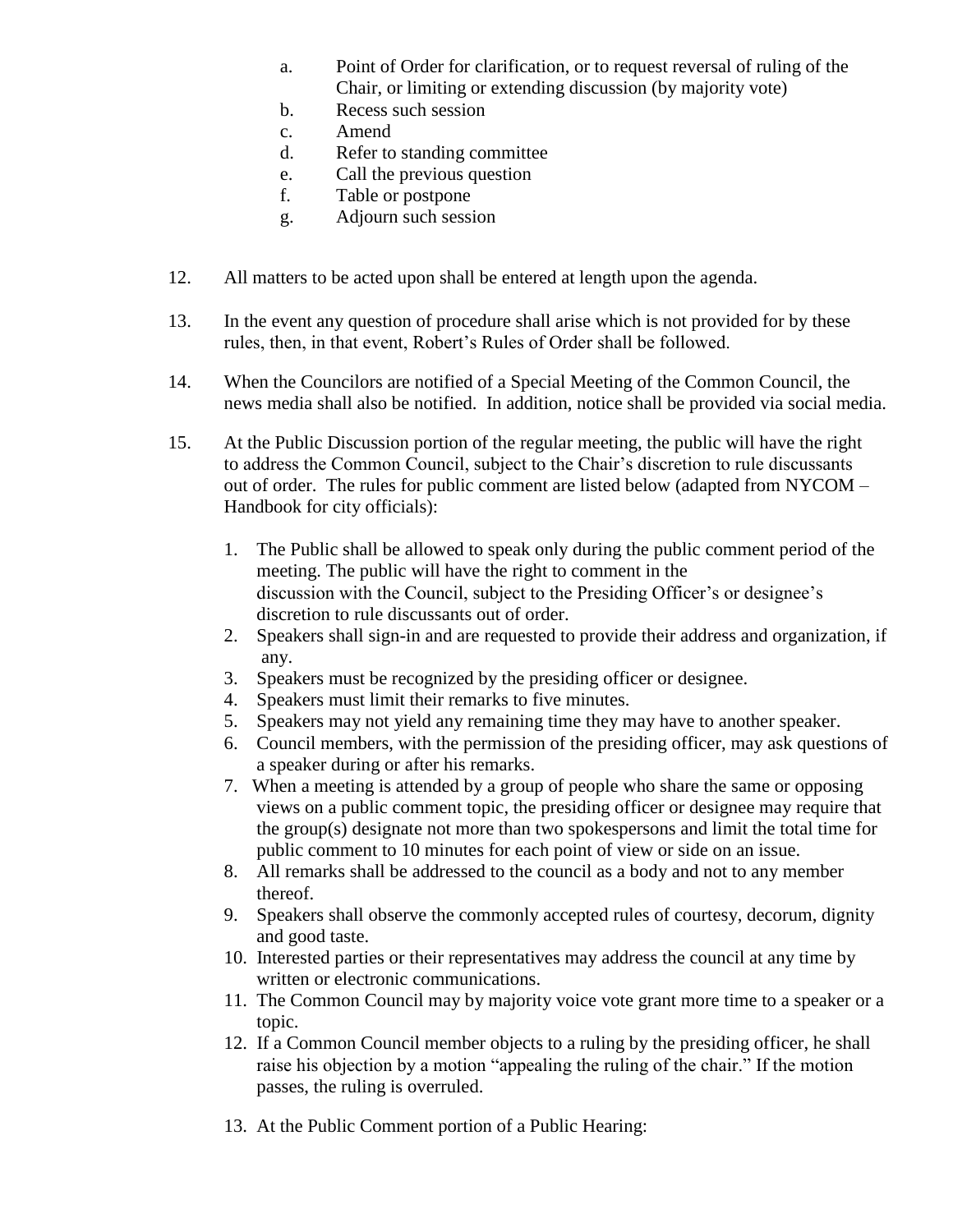- a. Speakers shall sign-in at the beginning of the public hearing and are requested to provide their address and organization, if any.
- b. Speakers must be recognized by the presiding officer.
- c. Speakers must limit their remarks to five minutes.

|                   | By Councilor ______________; Seconded by Councilor _____________________________<br>Discussion:                                                                                                                                                                                                                                                                                                                                                                                                                                                                                                                                                        |
|-------------------|--------------------------------------------------------------------------------------------------------------------------------------------------------------------------------------------------------------------------------------------------------------------------------------------------------------------------------------------------------------------------------------------------------------------------------------------------------------------------------------------------------------------------------------------------------------------------------------------------------------------------------------------------------|
|                   | Roll call: Councilors Canales, Kelly, Gibbs, Tallon, McFarlin, Moore                                                                                                                                                                                                                                                                                                                                                                                                                                                                                                                                                                                   |
| Follow up Action: | ACTION TAKEN: Adopted ________ Defeated _______ Tabled _______ Withdrawn ______                                                                                                                                                                                                                                                                                                                                                                                                                                                                                                                                                                        |
| 6.                | Proposed resolution establishing the amount of a Blanket Bond or Undertaking for city<br>employees at \$250,000 and for the City Chamberlain at \$500,000.                                                                                                                                                                                                                                                                                                                                                                                                                                                                                             |
|                   | <b>RESOLVED:</b> That in accordance with Section C-2-5 of the City Charter as amended, the<br>Common Council of the City of Plattsburgh, as authorized by Section 11, Paragraph 2 of the<br>Public Officer's Law, consents and approves that a Blanket Bond or Undertaking be procured for<br>all City employees in the amount of \$250,000 (per loss) for each position and \$500,000 for the<br>City Chamberlain, further<br><b>RESOLVED:</b> That aforementioned Bond or Undertaking was executed for the period of one<br>year, from July 6, 2020 to July 6, 2021, and said Bond or Undertaking shall be written by an<br>approved Surety Company. |
|                   | By Councilor _______________; Seconded by Councilor ____________________________<br>Discussion:                                                                                                                                                                                                                                                                                                                                                                                                                                                                                                                                                        |
|                   | Roll call: Councilors Canales, Kelly, Gibbs, Tallon, McFarlin, Moore                                                                                                                                                                                                                                                                                                                                                                                                                                                                                                                                                                                   |
| Follow up Action: | <b>ACTION TAKEN:</b> Adopted ________ Defeated _______ Tabled _______ Withdrawn ______                                                                                                                                                                                                                                                                                                                                                                                                                                                                                                                                                                 |
| 7.                | <b>RESOLVED:</b>                                                                                                                                                                                                                                                                                                                                                                                                                                                                                                                                                                                                                                       |
|                   | 1. That in accordance with Section C6-15(f) of the City Charter, the Common Council sets<br>forth the composition, function and duties of the Pre Audit Committee of the Common<br>Council as follows:<br>2 The pre-audit committee shall be composed of any three members of the Common Council                                                                                                                                                                                                                                                                                                                                                       |

- 2. The pre audit committee shall be composed of any three members of the Common Council, including the Mayor as a member thereof. Members who act as the pre audit committee are not required to be appointed or confirmed and such committee shall be deemed to consist of the three members who sign claim forms or tabulations of claims as set forth in section 4.
- 3. The pre audit committee shall review and recommend approval of claims for payment before approval by the common council as a whole.
- 4. Committee members shall indicate approval by signing or initialing claim forms or a tabulation of claims submitted for Council approval. Such forms or tabulation bearing the signatures or initials of committee members shall constitute the minutes of the committee. If a committee member objects to payment of a claim, he shall raise the objection at the time payment of the claim is presented to the Common Council for a vote.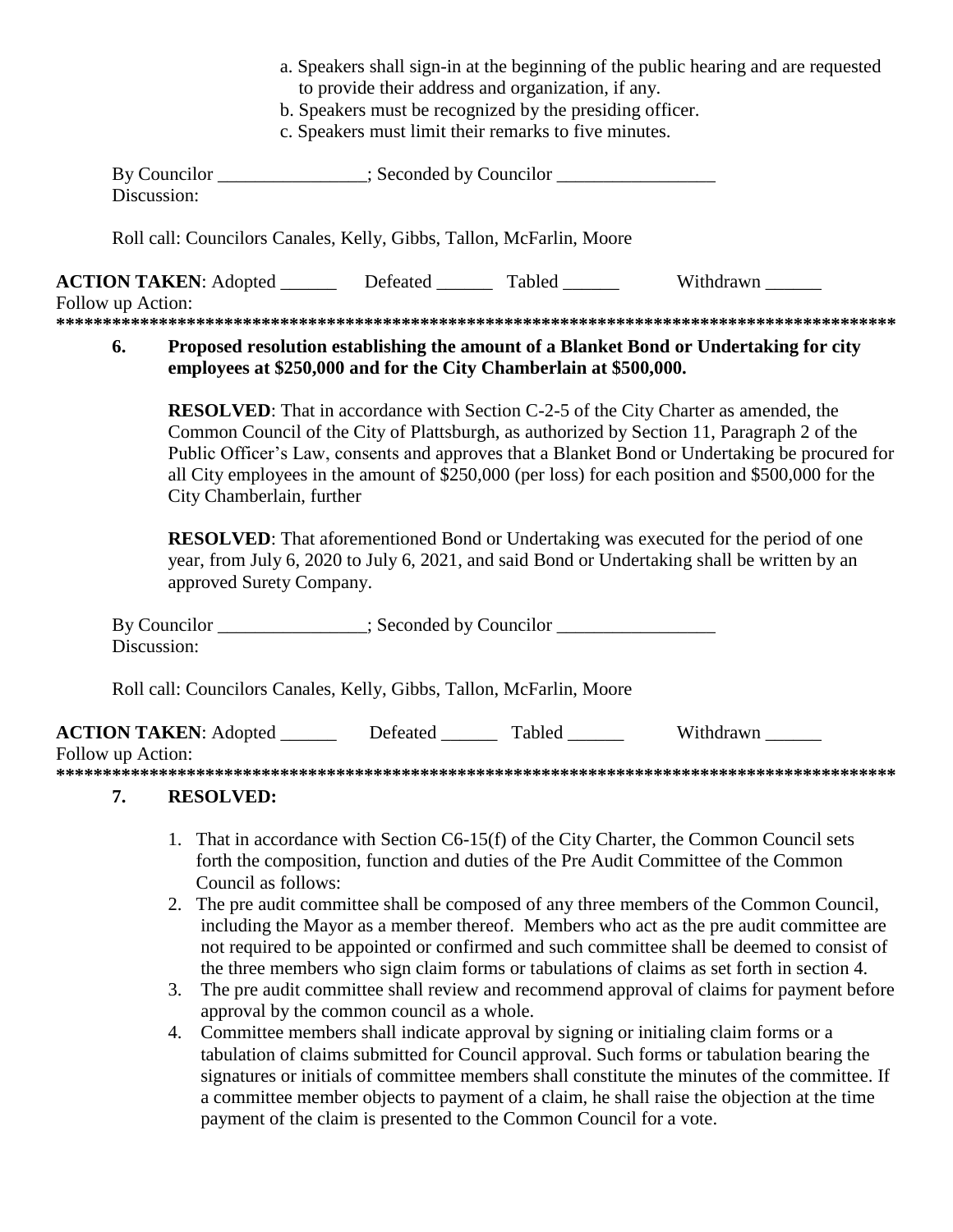- 5. The pre audit committee is not required to meet or act as a body. If the committee meets or acts as a body, such meeting shall be held at an open public meeting of the Common Council, or at a public meeting which has been duly noticed in accordance with the Open Meetings Law.
- 6. This resolution supersedes all previous resolutions, including the Common Council's resolution of 4/30/1998.

| By Councilor _______________; Seconded by Councilor ____________________________<br>Discussion:                                                         |          |               |           |  |
|---------------------------------------------------------------------------------------------------------------------------------------------------------|----------|---------------|-----------|--|
| Roll call: Councilors Canales, Kelly, Gibbs, Tallon, McFarlin, Moore                                                                                    |          |               |           |  |
| <b>ACTION TAKEN:</b> Adopted<br>Follow up Action:                                                                                                       | Defeated | <b>Tabled</b> | Withdrawn |  |
| Motion to Adjourn by Councilor __________; Seconded by Councilor ______________<br>Roll call: Councilors Canales, Kelly, Gibbs, Tallon, McFarlin, Moore |          |               |           |  |

**MEETING ADJOURNED**: \_\_\_\_\_\_\_\_